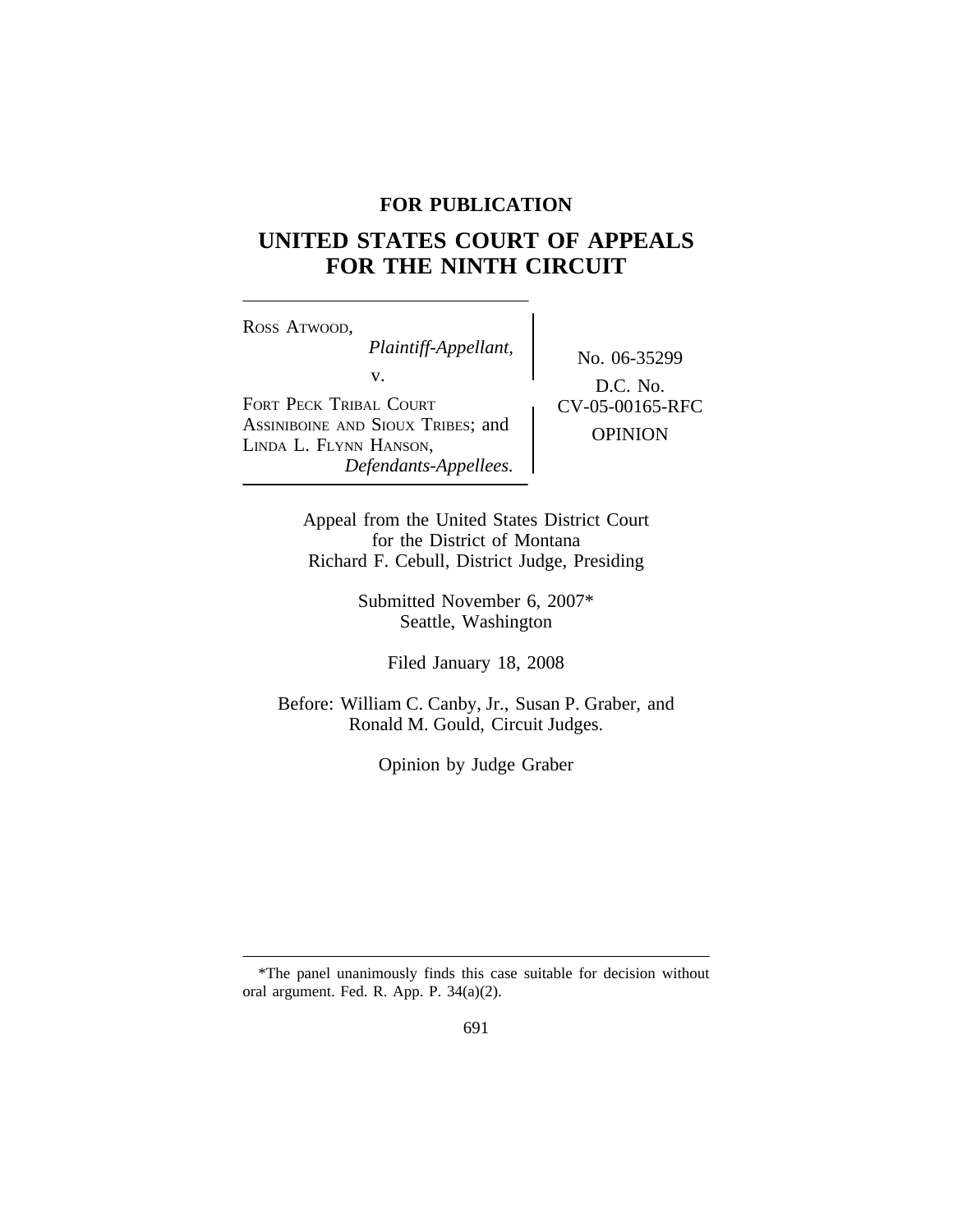#### **COUNSEL**

J. Gregory Tomicich, Billings, Montana, for the plaintiffappellant.

Ryan C. Rusche, Poplar, Montana, and Carol C. Johns, Wolf Point, Montana, for the defendants-appellees.

#### **OPINION**

GRABER, Circuit Judge:

This case involves a custody dispute concerning an Indian child, Lexie. After the untimely death of Lexie's mother, Lexie's maternal aunt, Defendant Linda L. Flynn Hanson, sought custody through Defendant Fort Peck Tribal Court ("Tribal Court"). The Tribal Court granted temporary custody to Lexie's maternal grandmother pending the outcome of the custody dispute. Lexie's non-Indian father, Plaintiff Ross Atwood, then brought this action in federal district court, challenging the jurisdiction of the Tribal Court and alleging a substantive due process violation. The district court dismissed the case, relying on the domestic relations exception to subject matter jurisdiction and on Plaintiff's failure to exhaust tribal court remedies.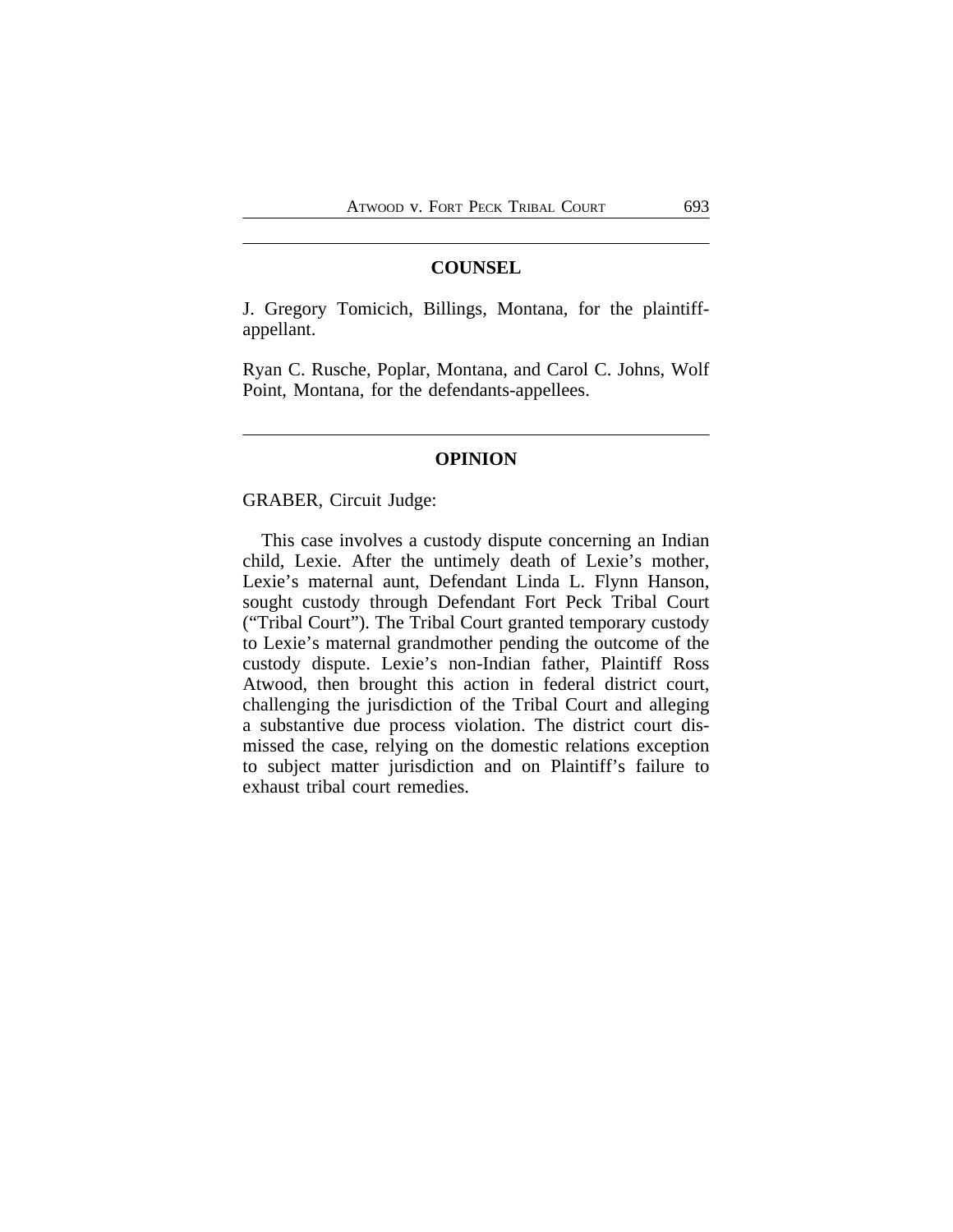We hold that the "domestic relations exception," a doctrine divesting the federal courts of jurisdiction, applies only to the diversity jurisdiction statute, 28 U.S.C. § 1332, and that the district court erred by applying the domestic relations exception because federal question jurisdiction exists in this case under 28 U.S.C. § 1331. We affirm the district court's dismissal nonetheless, because Plaintiff failed to exhaust tribal court remedies.

## FACTUAL AND PROCEDURAL HISTORY

Plaintiff and Lexie's mother never married. In late 1997, when Lexie was two years old, Plaintiff filed a petition for custody in the Tribal Court. After a hearing, the Tribal Court entered a custody agreement for Lexie on February 20, 1998. That agreement granted the parents "joint legal custody of the child, with the Mother to have physical custody, and the Father having [specified visitation rights]." The agreement also stated that "the Fort Peck Tribal Court, Fort Peck Indian Reservation shall continue to have jurisdiction over this matter."

On July 16, 2005, Lexie's mother died, and Lexie was taken to stay with her maternal grandmother. Lexie's maternal aunt, Defendant Hanson, thereafter petitioned the Tribal Court for custody of Lexie.**<sup>1</sup>** On September 23, 2005, that court ordered that Lexie remain in the custody of her maternal grandmother pending the outcome of the petition. Lexie remains in the physical custody of her maternal grandmother, and the custody case remains pending before the Tribal Court.

On October 7, 2005, two weeks after the Tribal Court issued its order, the Thirteenth Judicial District Court of Mon-

<sup>&</sup>lt;sup>1</sup>The record is not entirely clear on the status (Indian or non-Indian) of Defendant Hanson and of Lexie's maternal grandmother. Determination of those factual questions is unnecessary to the resolution of the issue before us.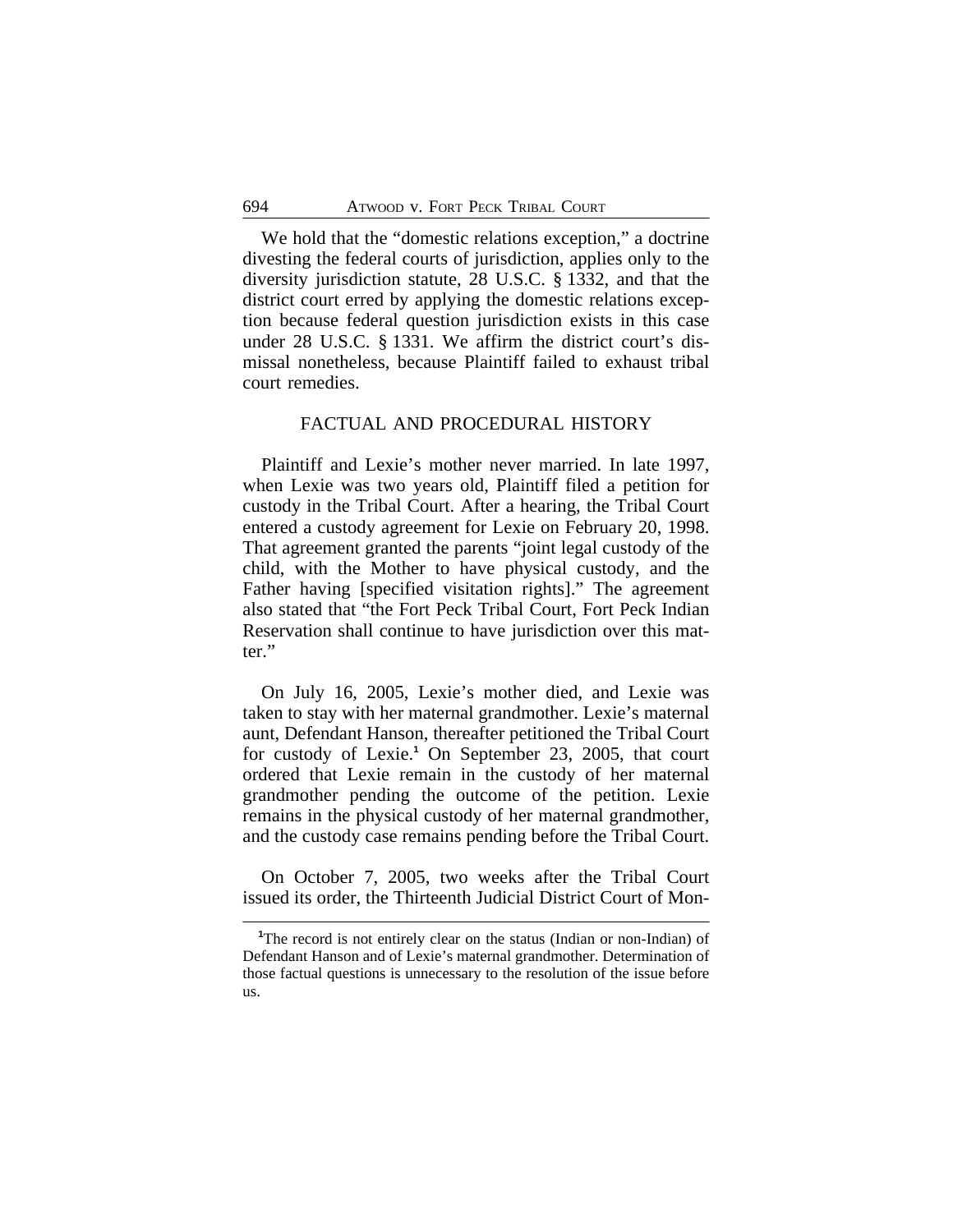tana granted immediate custody of Lexie to Plaintiff. The state court's order shows that the state court was aware of the 1998 custody agreement, but gives no indication that it was aware of the Tribal Court's recent order. According to the federal district court in this case, "[a]pparently, the Thirteenth Judicial District Court terminated enforcement upon learning of the pending tribal court matter." The parties do not dispute that finding.

On December 29, 2005, Plaintiff filed a complaint in federal district court. The complaint alleges that the Tribal Court's order violates his substantive due process right to parent his child and that Defendant Hanson lacks standing in Tribal Court. Plaintiff sought injunctive relief, specifically, an order requiring that Lexie's grandmother return Lexie to him, an order divesting the Tribal Court of jurisdiction, and an award of custody. The complaint alleges both federal question jurisdiction and diversity jurisdiction.

On March 8, 2006, the district court granted Defendants' motion to dismiss the complaint. The district court held that the domestic relations exception divested it of jurisdiction and, in the alternative, that it would choose to abstain from intervening in a domestic relations matter that was pending in a tribal court. Plaintiff timely appealed.

### STANDARD OF REVIEW

We review de novo whether we have subject matter jurisdiction. *Schnabel v. Lui*, 302 F.3d 1023, 1029 (9th Cir. 2002). We also review de novo "[w]hether exhaustion of tribal court remedies is required." *Boozer v. Wilder*, 381 F.3d 931, 934 (9th Cir. 2004).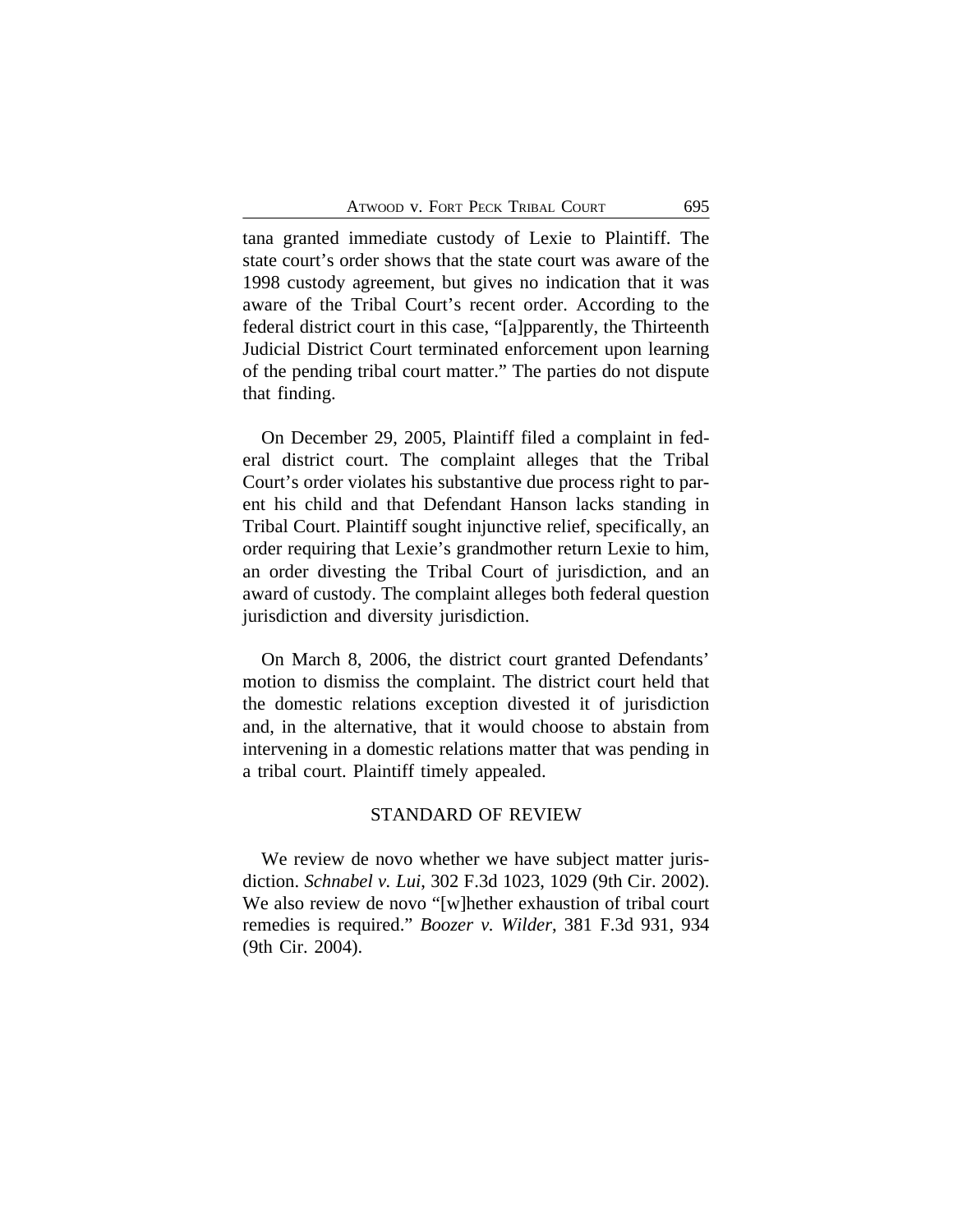#### DISCUSSION

## A. *Subject Matter Jurisdiction and the "Domestic Relations Exception"*

**[1]** Plaintiff's complaint alleges that "[t]he maternal aunt has no standing [in Tribal Court] to petition for custody of the child" and that the Tribal Court's order is "a substantive violation of Plaintiff's constitutional right to parent his child." In other words, Plaintiff alleges that "a tribal court has exceeded the lawful limits of its jurisdiction." *Nat'l Farmers Union Ins. Cos. v. Crow Tribe of Indians*, 471 U.S. 845, 853 (1985). "Non-Indians may bring a federal common law cause of action under 28 U.S.C. § 1331 to challenge tribal court jurisdiction." *Boozer*, 381 F.3d at 934 (citing *Nat'l Farmers*, 471 U.S. at 850-53). Federal courts therefore have subject matter jurisdiction under the federal question jurisdiction statute, 28 U.S.C. § 1331, because the case arises under federal common law.**<sup>2</sup>** *Nat'l Farmers*, 471 U.S. at 853.

**[2]** Both in his complaint and before the district court, Plaintiff asserted subject matter jurisdiction on two grounds: federal question jurisdiction, 28 U.S.C. § 1331, and diversity jurisdiction, 28 U.S.C. § 1332. The district court expressly declined to decide "whether this Court has federal question or diversity jurisdiction" and held that, regardless, the "domestic relations exception to federal jurisdiction" applied. The Supreme Court has long recognized that, when the relief sought relates primarily to domestic relations, a doctrine referred to as the domestic relations exception divests federal courts of jurisdiction. *See, e.g.*, *In re Burrus*, 136 U.S. 586 (1890); *Barber v. Barber*, 62 U.S. (21 How.) 582 (1858).

**<sup>2</sup>**Because we have subject matter jurisdiction under § 1331, we need not determine whether an alternative basis for jurisdiction also exists. *See Boozer*, 381 F.3d at 934 n.2 (holding that jurisdiction exists under federal common law and declining to address the plaintiff's alternative jurisdictional theory).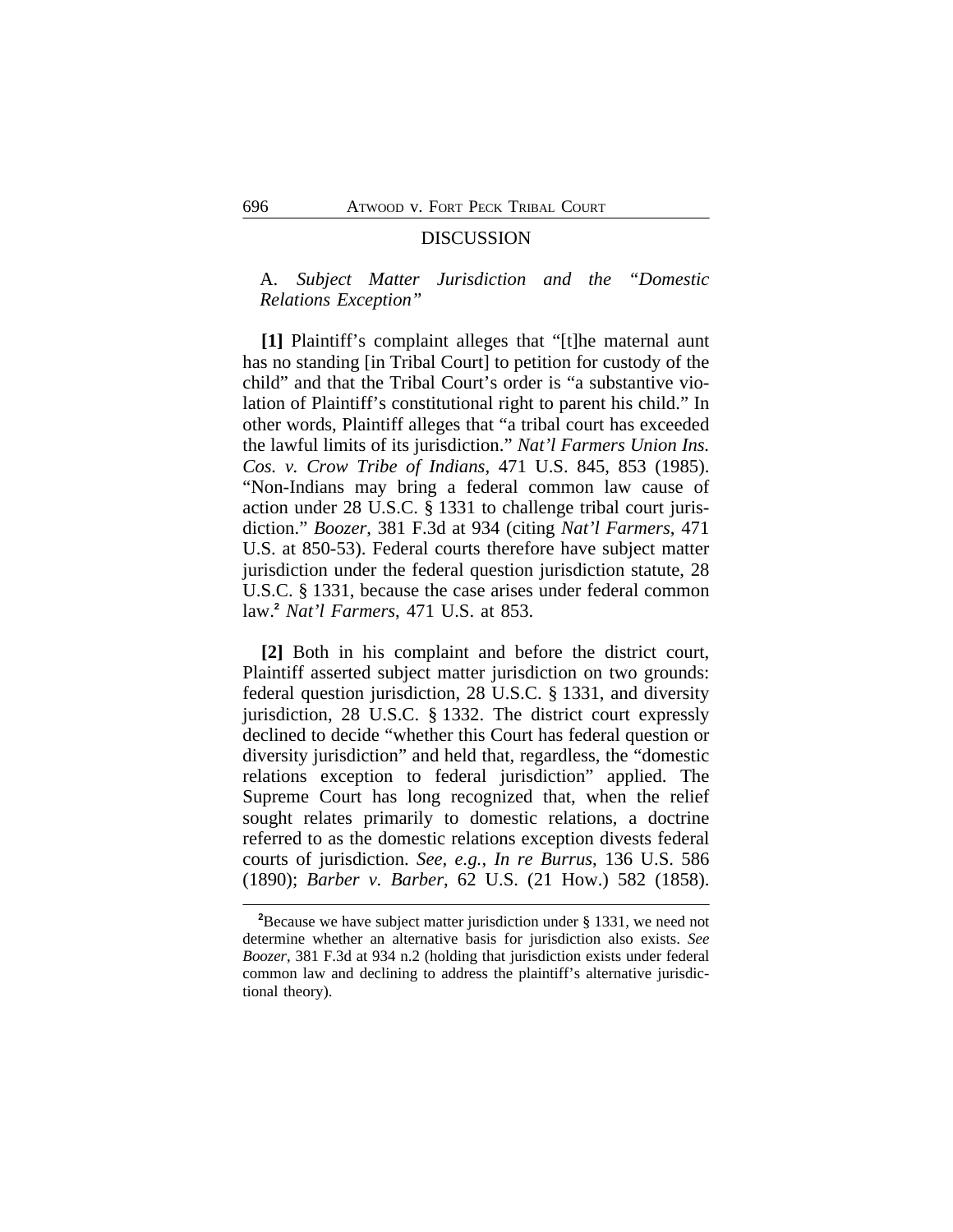Plaintiff argues that the domestic relations exception does not apply in this case, because subject matter jurisdiction exists under the federal question jurisdiction statute, § 1331, and the domestic relations exception applies only to the diversity jurisdiction statute, § 1332. We agree.

The Supreme Court discussed the nature of the domestic relations exception at length in *Ankenbrandt v. Richards*, 504 U.S. 689 (1992). The Court traced the history of the exception and concluded, first, that the exception is not of constitutional dimension. *Id.* at 695. That is, "the Constitution does not exclude domestic relations cases from the jurisdiction otherwise granted by statute to the federal courts." *Id.*

But, the Court held, the diversity jurisdiction statute does exclude such cases. In reasoning to that conclusion, the Court examined the text and history of the diversity jurisdiction statute. *Id.* at 698. The Court held that the exception derived from Congress' intent to exclude domestic relations cases from the predecessor to 28 U.S.C. § 1332. *Id.* at 700. When Congress later amended the diversity statute, it meant to leave in place the domestic relations exception. *Id.* at 700-01. The Court concluded that, in cases falling within the scope of the exception to § 1332, federal courts lack jurisdiction. *Id.* at 701-03.

**[3]** In sum, *Ankenbrandt* held that the domestic relations exception was not of constitutional dimension, but rested on Congress' intent in enacting the *diversity* jurisdiction statute, 28 U.S.C. § 1332. Although *Ankenbrandt* did not address whether the exception applies to the *federal question* jurisdiction statute, 28 U.S.C. § 1331, the Court's reasoning plainly does not apply to that statute. We therefore join the Fourth and Fifth Circuits in holding that the domestic relations exception applies only to the diversity jurisdiction statute. *See United States v. Bailey*, 115 F.3d 1222, 1231 (5th Cir. 1997); *United States v. Johnson*, 114 F.3d 476, 481 (4th Cir. 1997); *see also Flood v. Braaten*, 727 F.2d 303, 307 (3d Cir. 1984)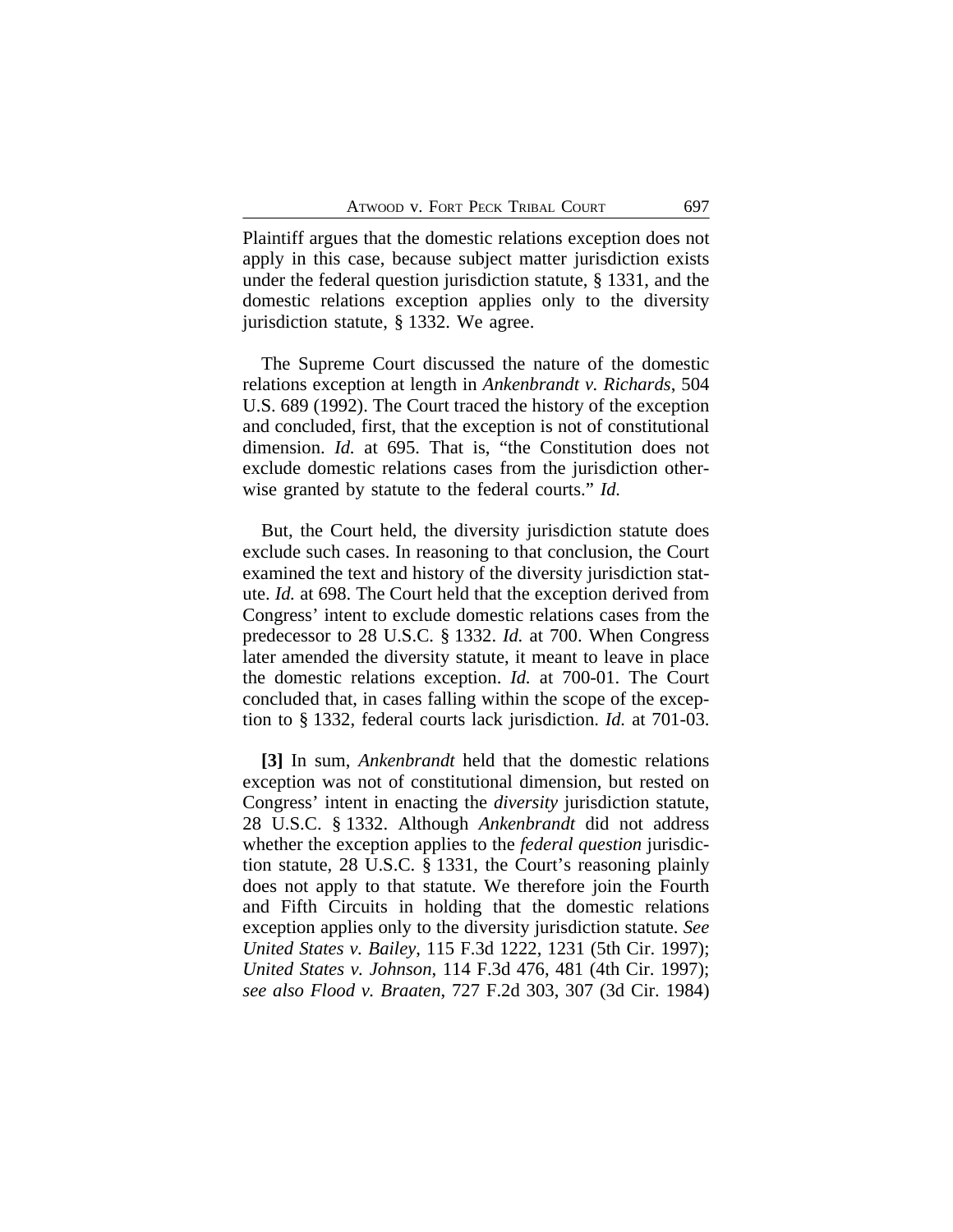(reaching the same conclusion in a case pre-dating *Ankenbrandt*).

Our holding today is driven by the Supreme Court's reasoning in *Ankenbrandt*, but it also is consistent with our cases pre-dating *Ankenbrandt*. *See Csibi v. Fustos*, 670 F.2d 134, 136 n.4 (9th Cir. 1982) ("Thus, domestic relations cases are within the Article III judicial power of the federal courts, but outside the power bestowed by Congress in the diversity statute."). Of note, the First Circuit mistakenly identified the Ninth Circuit as the only circuit to hold the *opposite*: that the domestic relations exception applies to more than diversity actions. *See Mandel v. Town of Orleans*, 326 F.3d 267, 271 & n.3 (1st Cir. 2003) (citing *Thompson v. Thompson*, 798 F.2d 1547, 1558 (9th Cir. 1986) (per curiam)). We disagree with the First Circuit's characterization of *Thompson*. In that case, we looked to the policies underlying the domestic relations exception for guidance in answering a statutory interpretation question; we did not apply the exception at all. 798 F.2d at 1558. In any event, we clarify today that the domestic relations exception applies only to the diversity jurisdiction statute.

**[4]** In conclusion, subject matter jurisdiction exists in this case under § 1331 and federal common law. The domestic relations exception does not apply.

#### B. *Exhaustion of Tribal Court Remedies*

**[5]** In dismissing the case, the district court also relied on the fact that Plaintiff had not exhausted tribal court remedies. Under the doctrine of exhaustion of tribal court remedies, relief may not be sought in federal court until appellate review of a pending matter in a tribal court is complete. *Iowa Mut. Ins. Co. v. LaPlante*, 480 U.S. 9, 17 (1987); *see also Nat'l Farmers*, 471 U.S. at 856-57 (applying the doctrine); *Boozer*, 381 F.3d at 935-37 (same). "[T]he exhaustion rule . . . [i]s 'prudential,' not jurisdictional." *Strate v. A-1 Contractors*,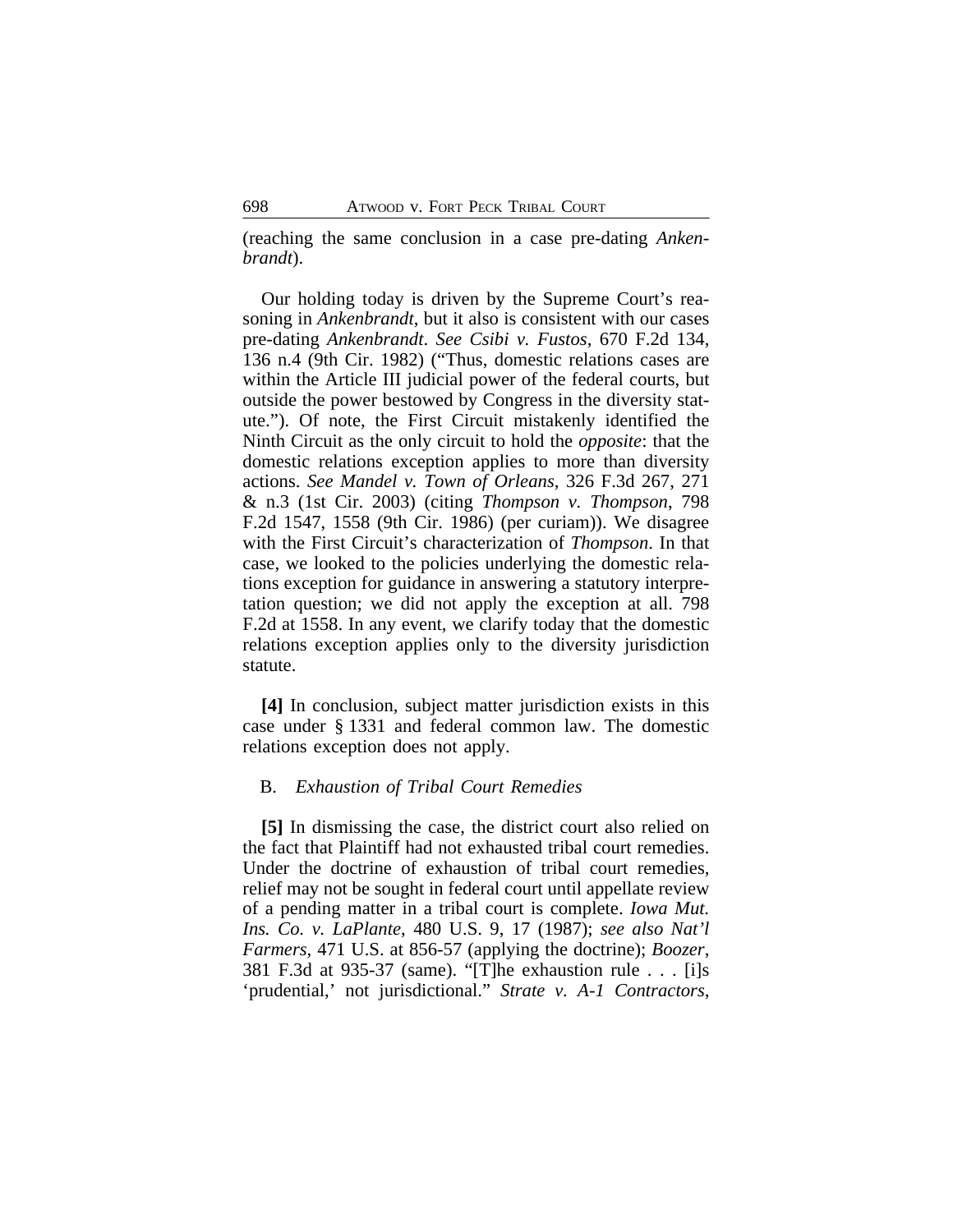520 U.S. 438, 451 (1997). As a matter of discretion, a district court may either dismiss a case or stay the action while a tribal court handles the matter. *Nat'l Farmers*, 471 U.S. at 857. Because the parties do not dispute that the custody issue is still pending before the Tribal Court, the district court properly exercised its discretion and dismissed this case due to Plaintiff's failure to exhaust tribal court remedies.

Although the Supreme Court has crafted narrow exceptions to the exhaustion rule, none applies here. There has been no showing that Defendant Hanson asserted tribal jurisdiction in bad faith or that she acted to harass Plaintiff. *Nevada v. Hicks*, 533 U.S. 353, 369 (2001). Nor can it be said that requiring exhaustion in this case "would serve no purpose other than delay." *Id.* (internal quotation marks omitted).

Finally, it is not "plain" that tribal court jurisdiction is lacking. *Id.* (citing *Strate*, 471 U.S. at 459-60 & n.14). We have equated that inquiry with whether jurisdiction is "colorable" or "plausible." *Allstate Indem. Co. v. Stump*, 191 F.3d 1071, 1075-76 (9th Cir. 1999). Here, tribal court jurisdiction almost certainly is proper and therefore unquestionably is "plausible." First, the 1998 custody agreement (the validity of which Plaintiff does not challenge) states that the Tribal Court "shall continue to have jurisdiction over this matter." Second, Plaintiff availed himself of that forum voluntarily when the original custody dispute arose in 1997, which is at least a "colorable" basis for jurisdiction, even though the current tribal court case was not initiated by Plaintiff. *See Smith v. Salish Kootenai Coll.*, 434 F.3d 1127, 1140 (9th Cir.) (en banc) ("We hold that a nonmember who knowingly enters tribal courts for the purpose of filing suit against a tribal member has, by the act of filing his claims, entered into a 'consensual relationship' with the tribe . . . ."), *cert. denied*, 126 S. Ct. 2893 (2006). Third, the suit primarily concerns Lexie, who *is* a member of the tribe. Although the rights of non-member Plaintiff are affected, it is not clear that that fact alone would strip the Tribal Court of jurisdiction.